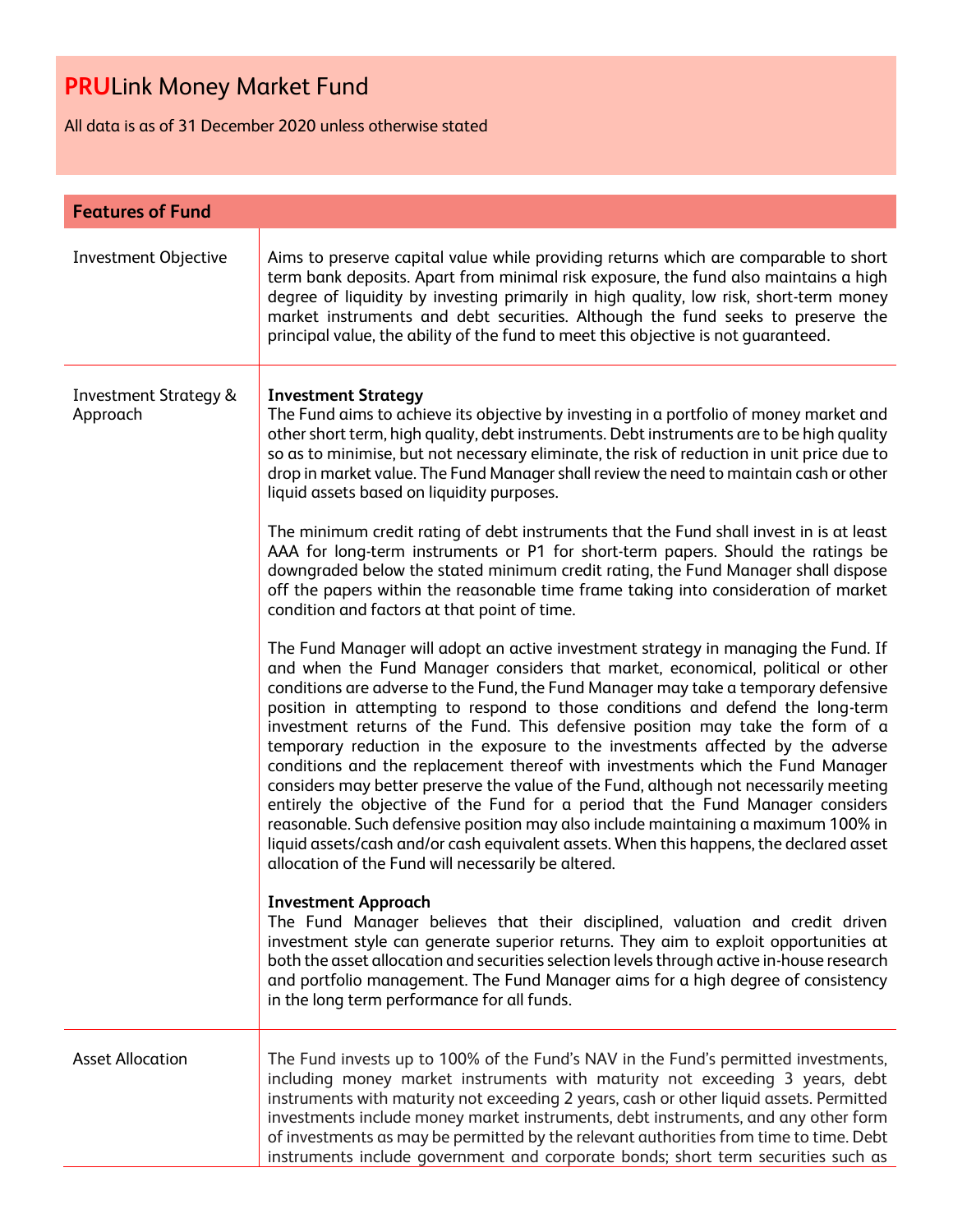All data is as of 31 December 2020 unless otherwise stated

|                       | Malaysian Treasury Bills, Bank Negara Monetary Notes and Cagamas Notes; and<br><b>Commercial Papers.</b>     |
|-----------------------|--------------------------------------------------------------------------------------------------------------|
| Performance Benchmark | Maybank 1-month Fixed Deposit rate<br>For more information on benchmark kindly refer to www.maybank2u.com.my |
| <b>Fund Manager</b>   | Eastspring Investments Berhad (531241-U)                                                                     |

| <b>Fees &amp; Charges</b>     |               |  |
|-------------------------------|---------------|--|
| <b>Fund Management Charge</b> | $10.25%$ p.a. |  |
| Other Charge, if any          | Nil           |  |

### **Fund Performance**

### **PRU**Link Money Market Fund Vs. 1 Month Maybank Tier 1 Fixed Deposit Rate

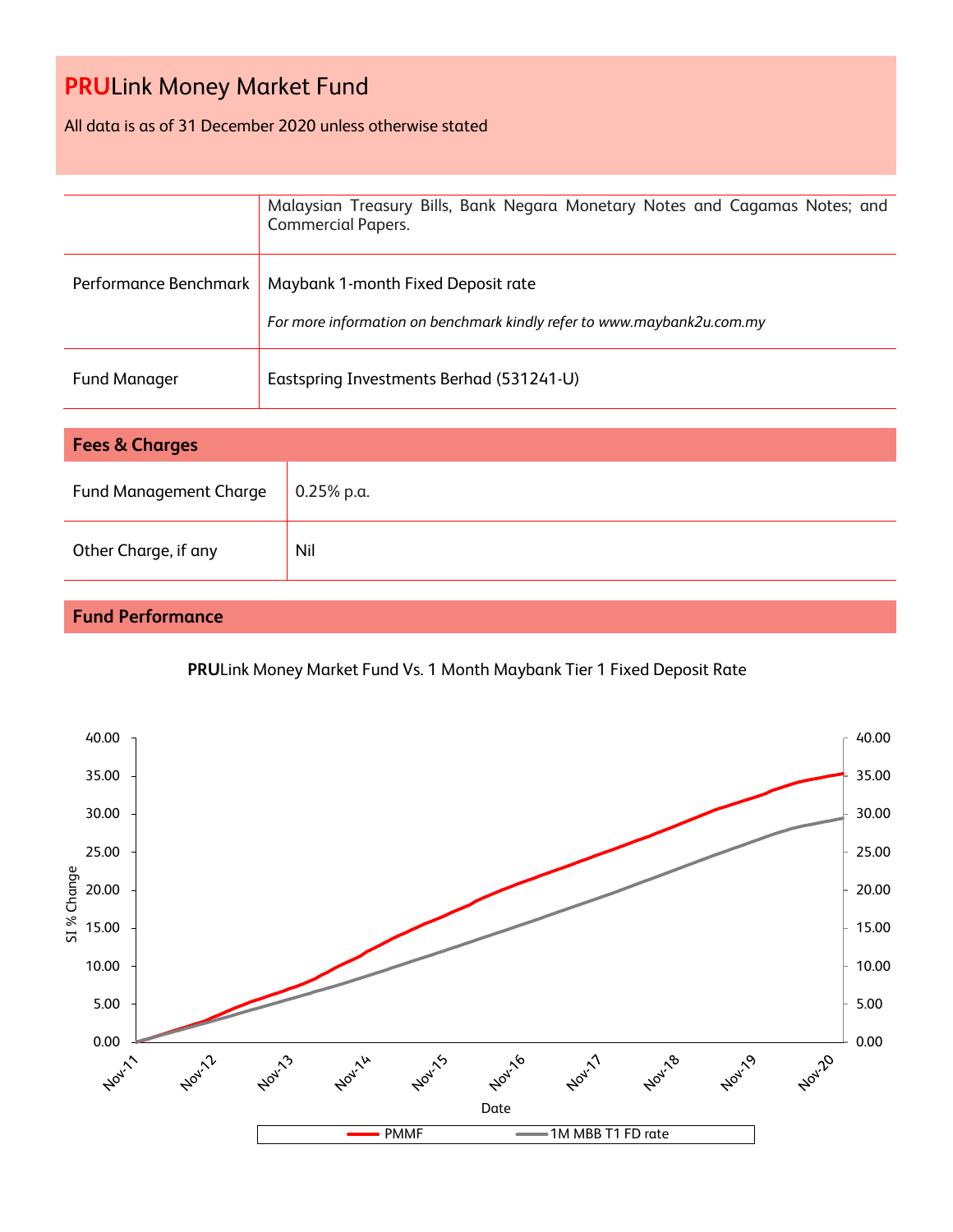All data is as of 31 December 2020 unless otherwise stated

**Notice: The graphs are included for illustrative purposes only. Past performance of The Fund is not an indication of its future performance.**

| Year | <b>Actual Performance</b><br><b>PRULink Money Market Fund</b> | <b>Benchmark</b><br><b>Maybank 1-month Fixed Deposit rate</b> |
|------|---------------------------------------------------------------|---------------------------------------------------------------|
| 2011 | $0.45%$ *                                                     | $0.52\%$ *                                                    |
| 2012 | 3.50%                                                         | 2.80%                                                         |
| 2013 | 3.55%                                                         | 2.80%                                                         |
| 2014 | 4.73%                                                         | 2.91%                                                         |
| 2015 | 4.10%                                                         | 3.05%                                                         |
| 2016 | 3.59%                                                         | 3.05%                                                         |
| 2017 | 3.03%                                                         | 3.05%                                                         |
| 2018 | 3.09%                                                         | 3.15%                                                         |
| 2019 | 2.76%                                                         | 2.99%                                                         |
| 2020 | 1.97%                                                         | 1.93%                                                         |

\*Fund Performance is from fund launch date until year end of the same year (non-annualised return).

#### *Sources: Lipper IM and Bloomberg, 31 December 2020*

Notice: Past performance is not an indication of its future performance. This is strictly the performance of the investment/underlying funds, and not the returns earned on the actual premiums paid of the investment-linked insurance product.

Basis of calculation of past performance:

$$
= \left(\frac{Net\text{ Asset Value for Year }n}{Net\text{ Asset Value for Year }n-1}-1\right)\%
$$

#### **Investment Risks**

The Fund is subjected to investment risks including the possible loss of the principal amount invested. The value of the units may fall as well as rise. In addition, The Fund is subjected to specific risk including and not limiting to:

#### **Possibility of Loss**

The prices of units in a fund and the income from the fund may go down as well as up due to price fluctuations of the securities that the fund invests in. A possible loss of all or part of the principal invested cannot be ruled out. No guarantee is given, express or implied, that investors will receive any income distribution or returns on their investments, or that investors will get back their initial amount invested in full. The Fund Manager endeavours to mitigate this risk by employing a systematic investment process that is incorporated with a risk management process.

#### **Market Risk**

Market risk refers to potential losses that may arise from changes in the market prices of the investments of a fund. Prices of securities that a fund invests in fluctuate in response to various factors, for example, events or news that relates to securities as well as general market or economic conditions.

A fund with a well-diversified portfolio of securities from different sectors helps mitigate this risk so that the collapse of any one sector would not impact too greatly on the value of the fund.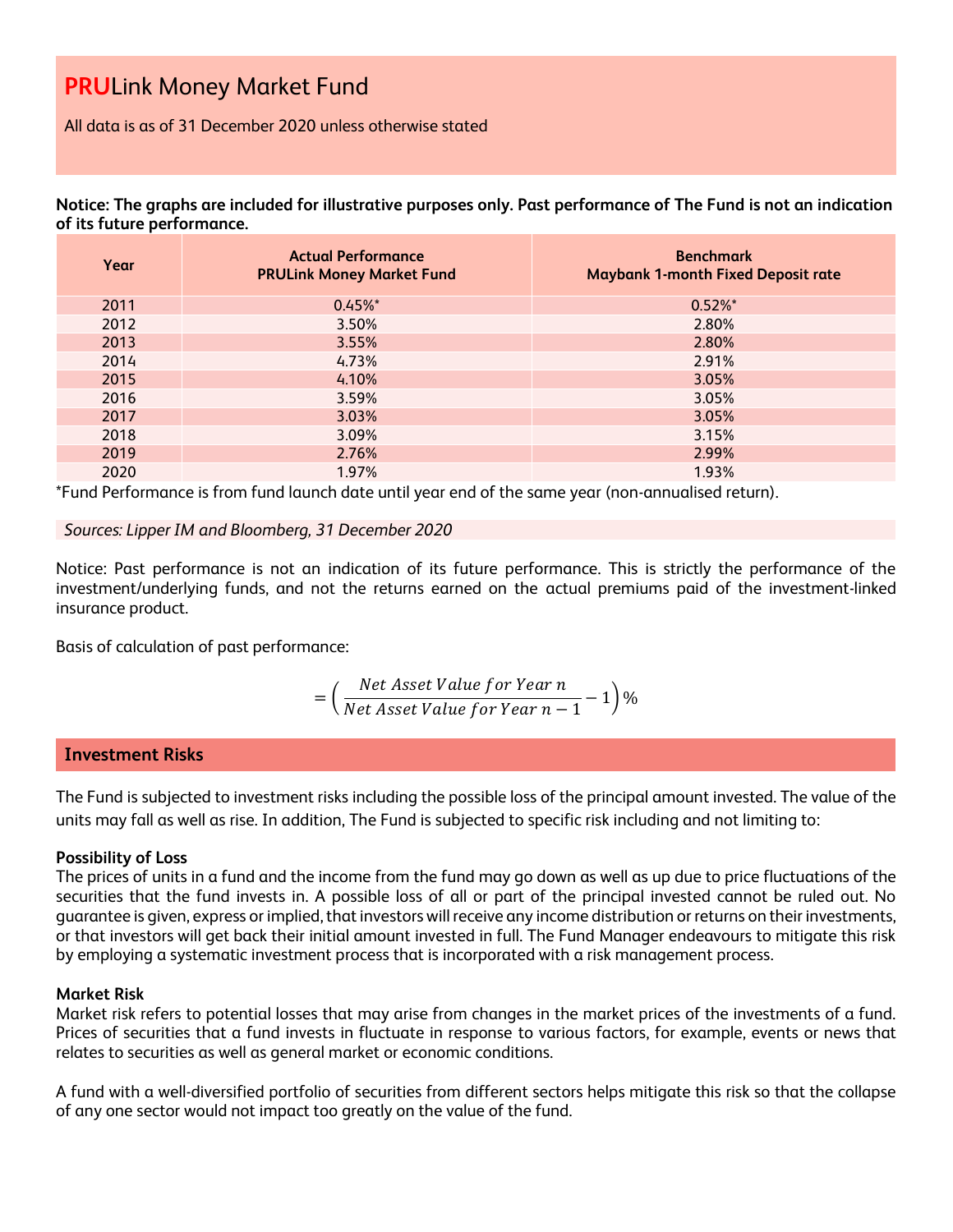All data is as of 31 December 2020 unless otherwise stated

#### **Liquidity Risk**

Liquidity refers to the ease of liquidating an investment at no loss, or at a minimum loss and is dependent on the volume of the securities traded in the market. A fund holding many securities that are illiquid, or difficult to dispose of, will have its' value depressed when it has to sell these securities at a discount or a loss. This risk is mitigated through a systematic security selection process and portfolio diversification.

#### **Inflation Risk**

Purchasing power is reduced by inflation and if the rate of inflation is constantly higher than the rate of returns on investments, the real rate of your investment return (i.e. the returns after adjusting for inflation) could be negative despite the fund showing a positive return. Therefore, investors should consider the potential real rate of returns prior to investing.

#### **Risk of Non-Compliance**

This risk arises from non-compliance with laws, rules, regulations, prescribed practices and internal policies and procedures by the Fund Manager. This risk may also occur indirectly due to the imposition and/or amendment to the relevant regulatory frameworks, laws, rules and other prescribed practices affecting the fund. The Fund Manager has put in place internal controls to ensure that comprehensive and timely compliance monitoring is undertaken.

#### **Management Company Risk**

This is the risk that the management company may not adhere to the investment mandate of the fund.

The risk is mitigated by the management company, as follows:

- Monitoring by the investment committee;
- Adhering to internal policies and procedures on investment limits and restrictions; and
- Regular reporting to the senior management team.

The performance of any fund depends on the experience, knowledge and expertise of the Fund Manager. Any error in the investment techniques and processes adopted by the Fund Manager may have an adverse impact on the fund's performance. The Fund Manager seeks to mitigate this risk by implementing a consistent and structured investment process, systematic operational procedures and processes along with stringent internal controls.

#### **Operational Risk**

The performance of a fund's investment depends upon the proper functioning of both internal and external systems and processes. A market disruption event or system interruption can also impact processes when there is an interruption in the flow of information needed for making qualified decisions in managing the fund. These disruptions may impact the performance and settlement of trades of the fund and may also affect the investor's transactions with the fund. The Fund Manager has put in place internal controls to manage some of these disruptions such as business continuity plans. However, investors should note that not all circumstances can be prepared for nor anticipated.

#### **Credit/Default Risk**

This risk refers to an issuer's ability to make timely payments of coupon and principal. Investments in fixed income securities are subject to adverse changes in the financial condition of the issuer and the general economic conditions. These changes may lower the credit quality and reduce or eliminate the ability of the issuer to make payments of interest and the repayment of principal. In the event the issuer defaults in the payment of coupon or principal, the value of the fund will be adversely affected.

High quality fixed income securities have a relatively lower degree of credit risk. Credit risk of the issuer is managed by the Fund Manager by performing continuous fundamental credit research and analysis to ascertain the creditworthiness of the issuer. In addition, the Fund adopts a minimum rating requirement, by either local and/or foreign rating agencies.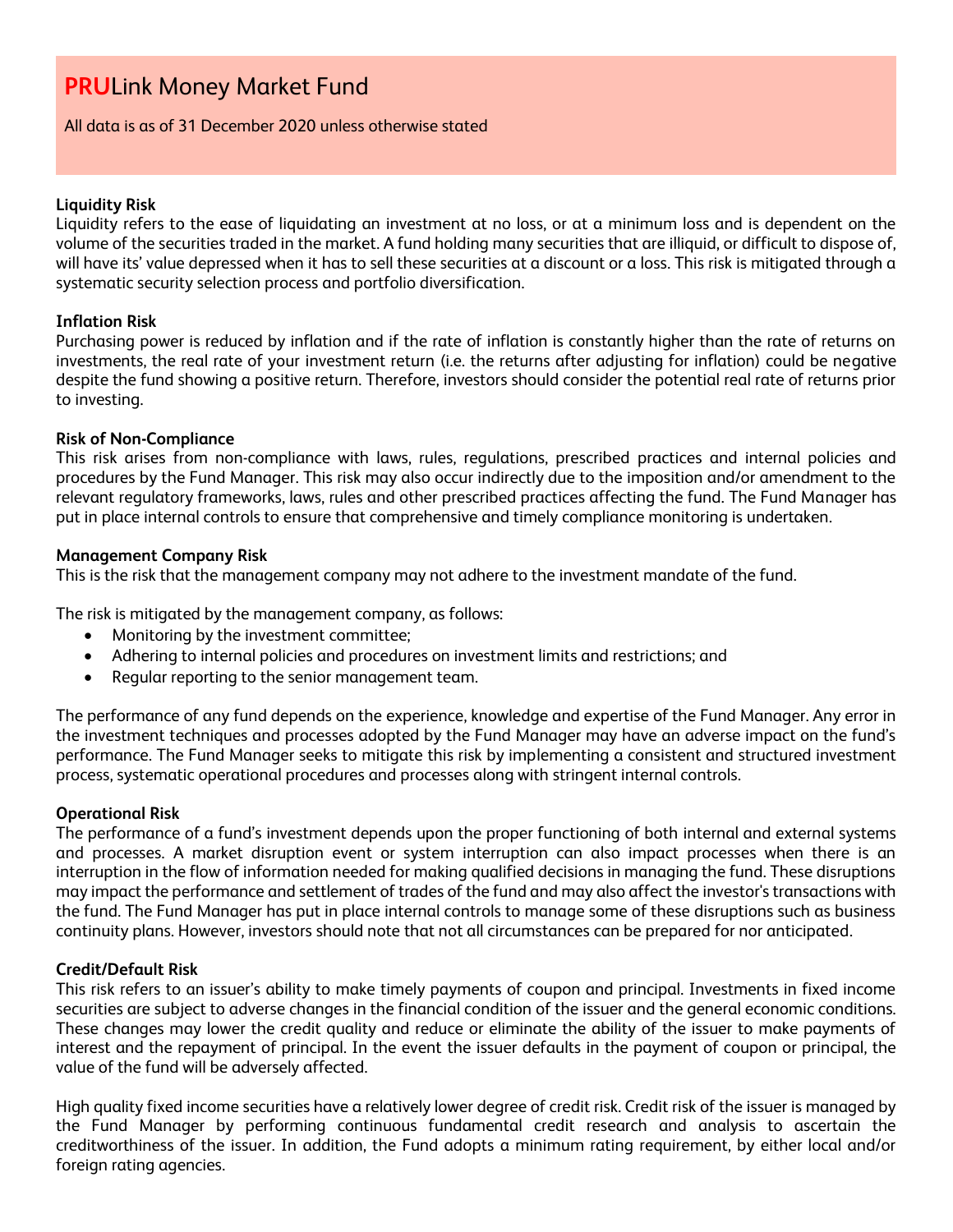All data is as of 31 December 2020 unless otherwise stated

#### **Interest Rate Risk**

The value of fixed income securities/bonds may move inversely with interest rate movements. Therefore, the prices of fixed income securities/bonds may fall when interest rates rise and vice versa. Should the Fund hold a bond until its maturity, such price fluctuations would reduce as the bond approaches maturity. To mitigate the effects of interest rate movements, the Fund Manager will manage the duration of the portfolio by diversifying the tenures of the Fund's bond investments based on the Fund Manager's view on the future interest rate trend.

*The above should not be considered to be an exhaustive list of the risks which potential policyholders should consider before investing in The Fund. Potential policyholders should be aware that an investment in The Fund may be exposed to other risks of exceptional nature from time to time.*

#### **Risk Management**

All investments have an element of risk which could result in losses arising from the price volatility of securities affected by the activities of

individual companies as well as general market and economic conditions. The Fund Manager constantly monitors market and economic conditions as well as fund valuations closely to manage risks.

In relation to investment parameters, restrictions and limits, the Fund Manager's Legal and Compliance Department oversees the entire compliance matters, which help to mitigate the risk of non-compliance that could potentially lead to loss of reputation and possibly limited future business opportunities.

The internal audit unit of the Prudential Group conducts all internal audit functions and reports to the Audit & Compliance Committee. You should rely on your own evaluation to assess the merits and risks of an investment. You should read and understand the contents of this fund fact sheet and, if necessary, consult your adviser(s) before making an investment decision.